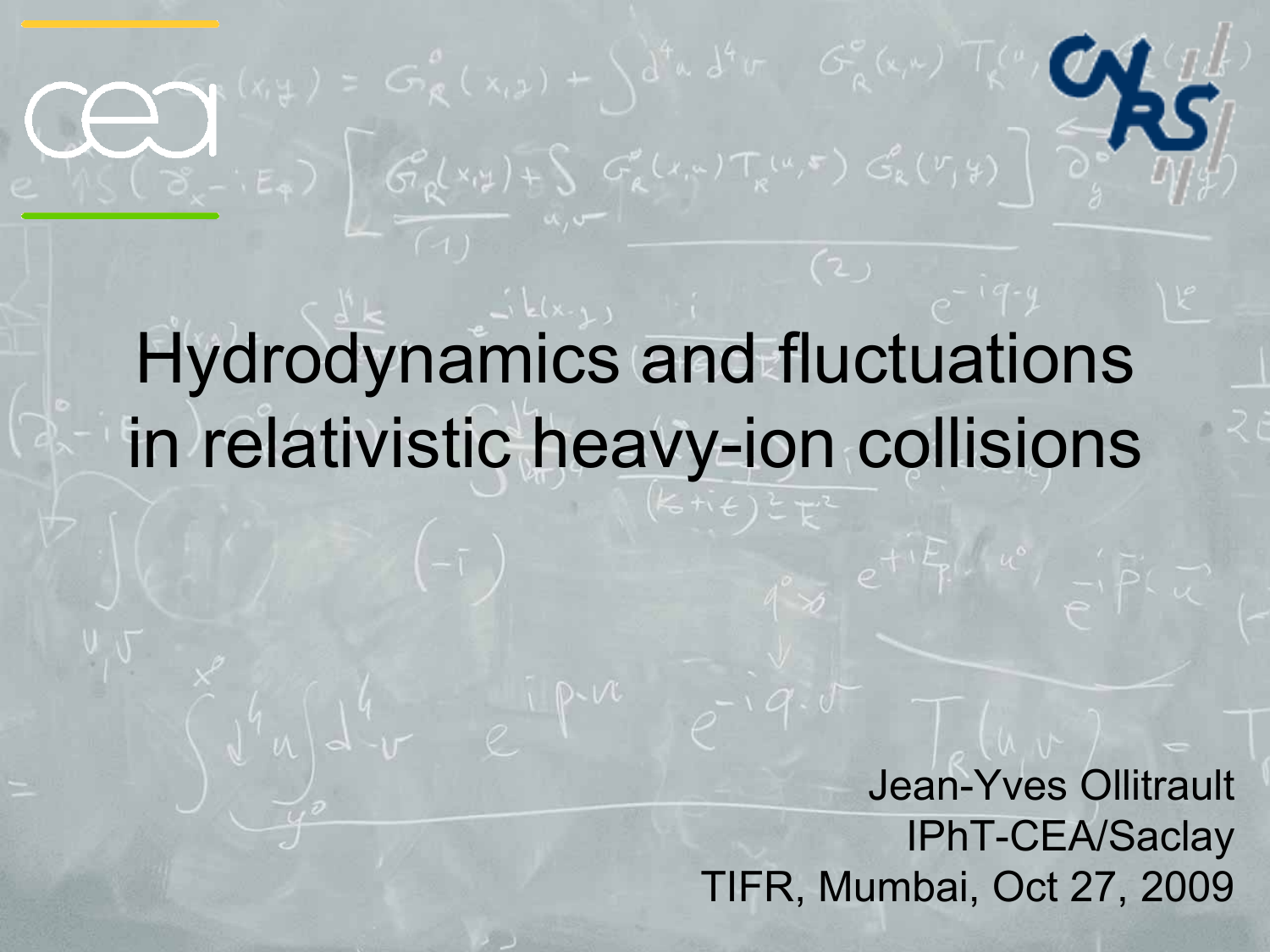#### The relativistic heavy-ion programme



RHIC at Brookhaven : Two beams of atomic Au nuclei, accelerated at energies up to 100 GeV per nucleon (since 2000)

#### LHC at CERN:

Two beams of atomic Pb nuclei will be accelerated at energies up to 2.7 TeV per nucleon (2010?)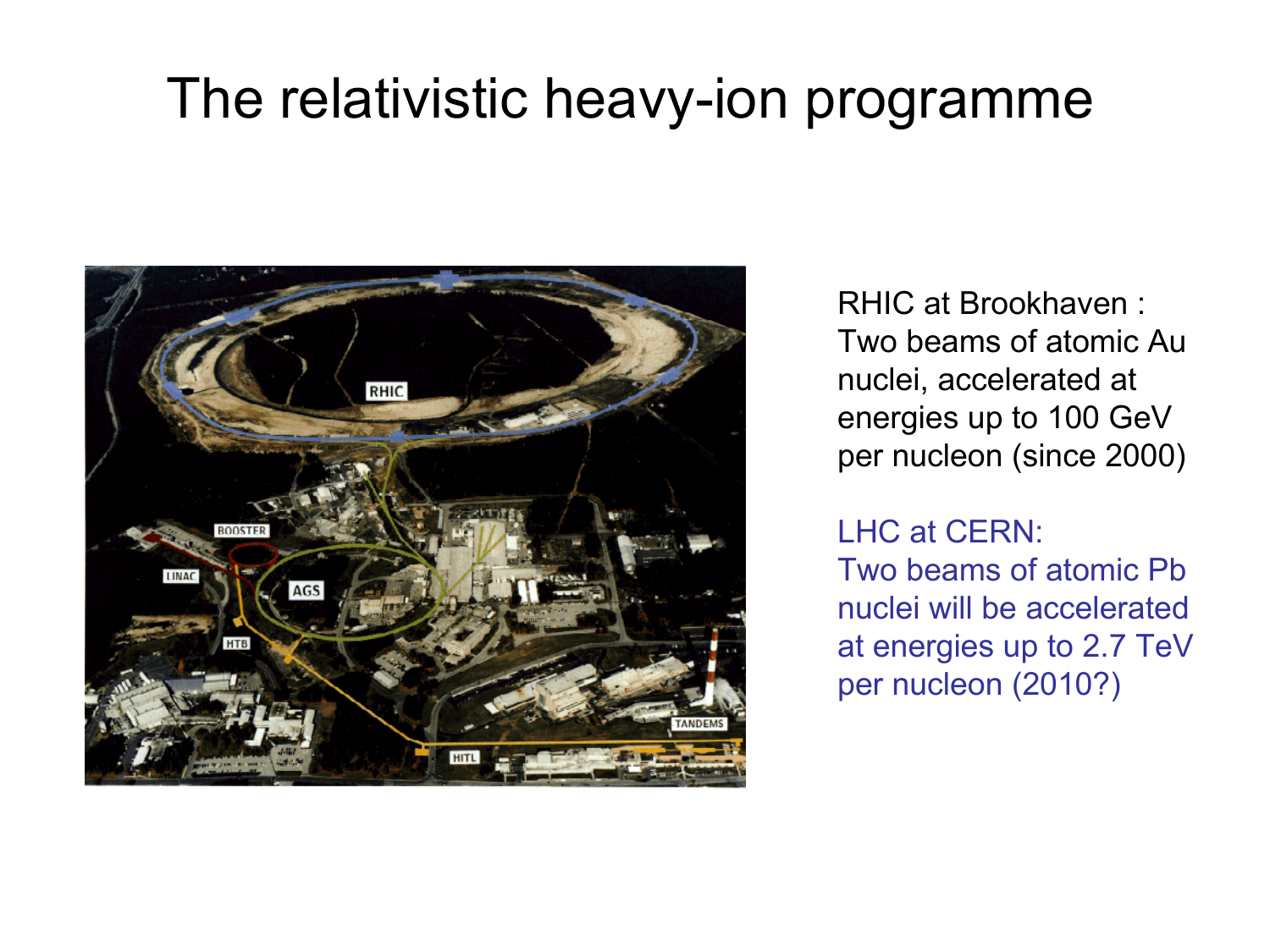## The phase diagram of strong interactions



Can we learn anything about hot gauge theories by smashing heavy ions together?

Do heavy-ion collisions have anything to do with temperature and thermodynamics?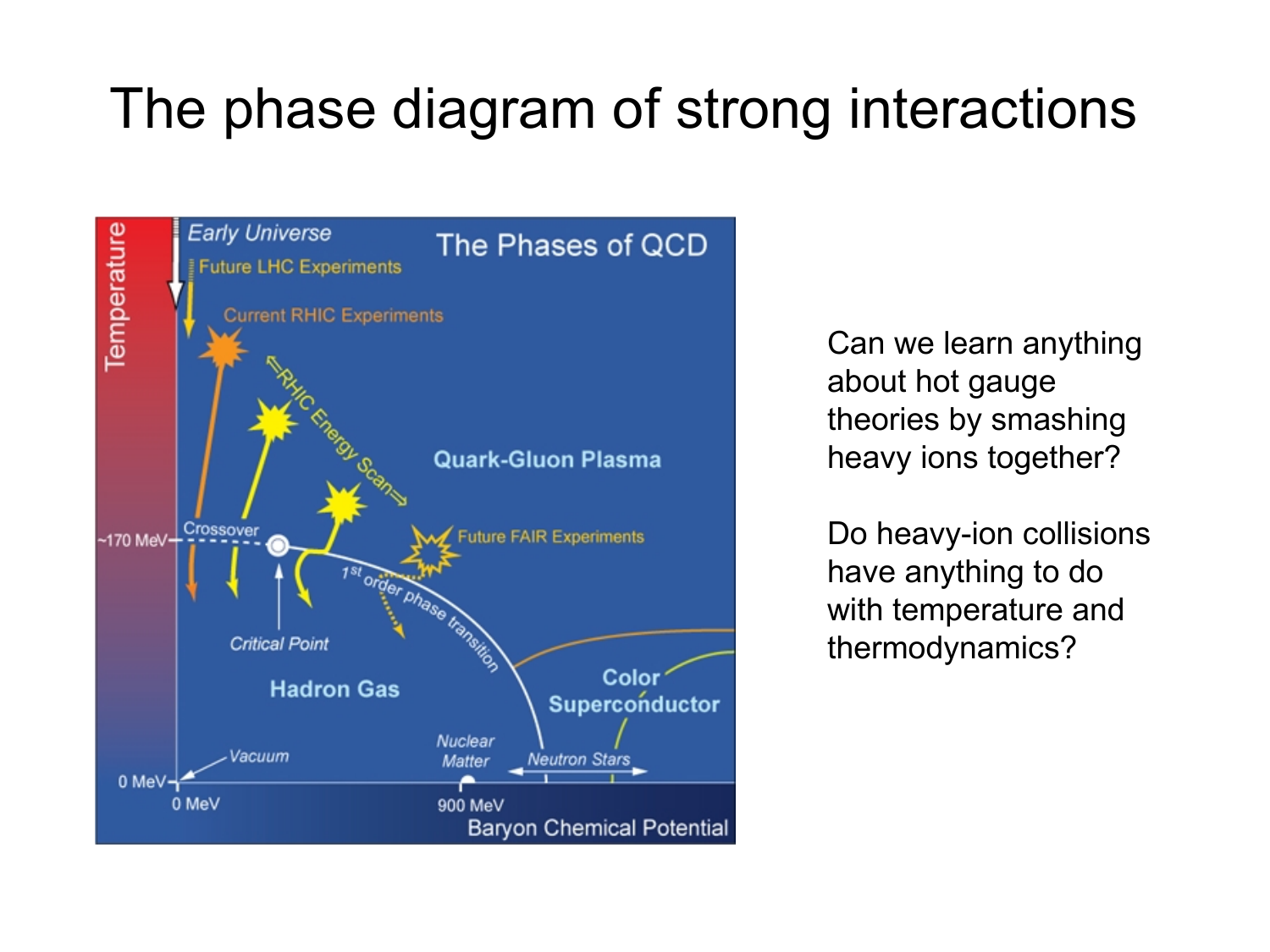#### What RHIC has taught us



During the expansion, the matter behaves collectively like a fluid.

This fluid has the smallest viscosity/entropy ratio ever seen: typically 2x the absolute lower bound postulated using gauge/gravity duality: η/s=ħ/4πk<sub>B</sub>.

Kovtun Son Starinets hep-th/0405231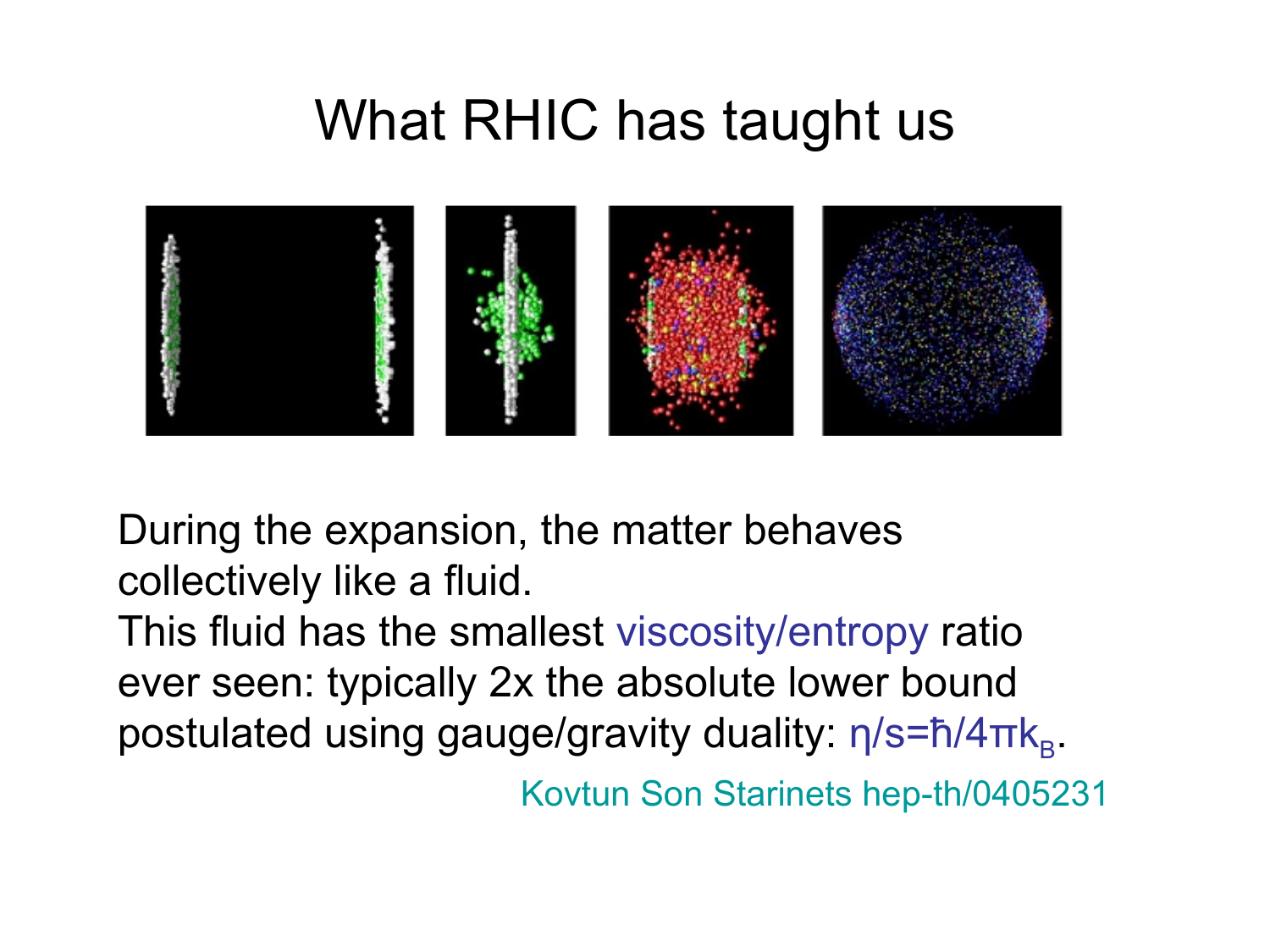## Outline

- A close look at the pattern of emitted particles: elliptic flow and « higher harmonics »
- A simple, universal prediction from hydrodynamics
- Comparing with experimental data
- Taking into account fluctuations
- Conclusion

Gombeaud, JYO, arXiv:0907.4664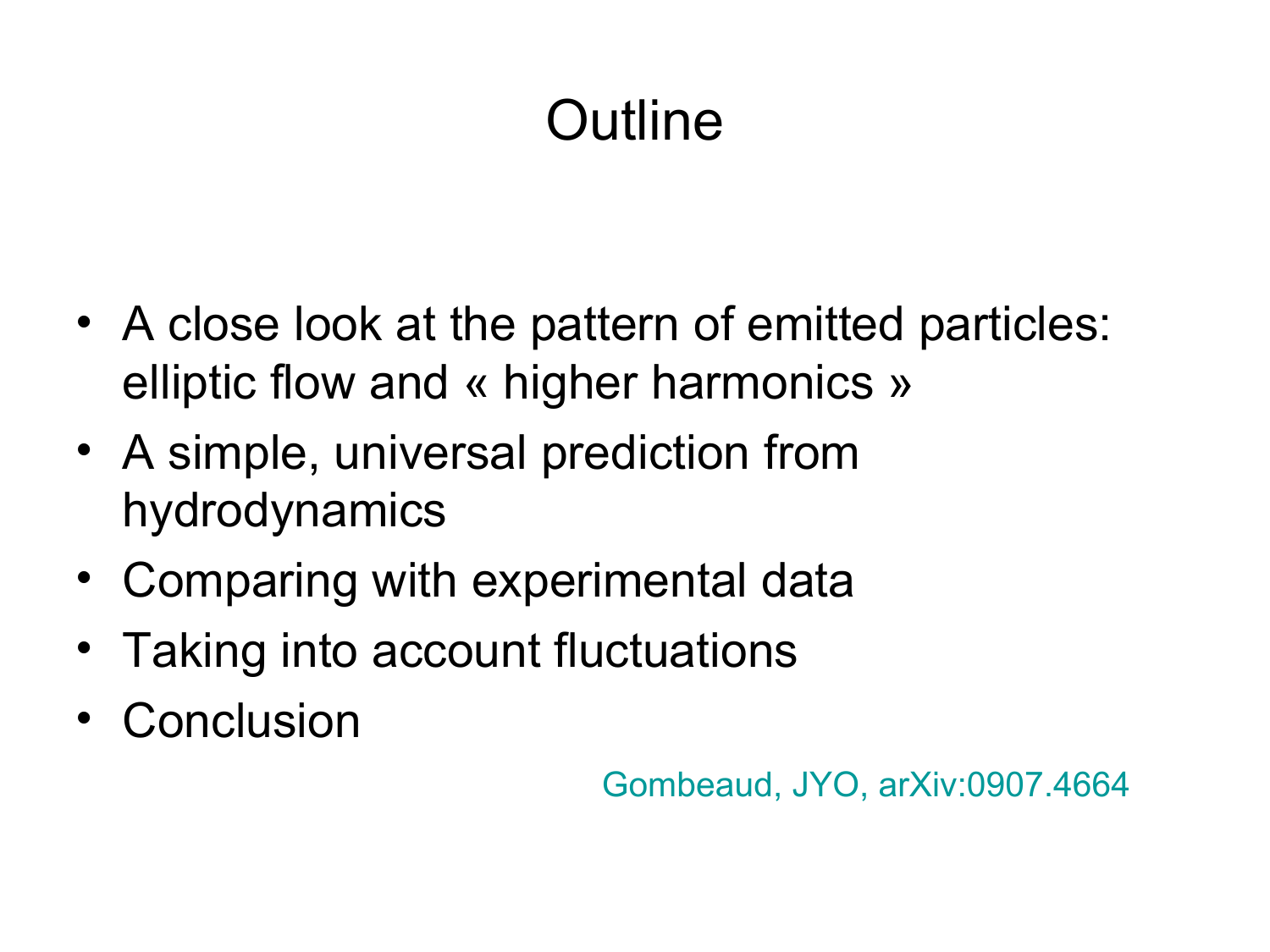## A primer on nucleus-nucleus collisions

A typical Au-Au collision viewed in the transverse plane, perpendicular to beam axis



Collisions between partons/nucleons occur in the overlap area between the two nuclei: this is where matter is originally created The non-overlapping parts don't interact (we call them « spectator » nucleons) By measuring the number of spectators, or the number of participants, one estimates the centrality (impact parameter) of a given collision.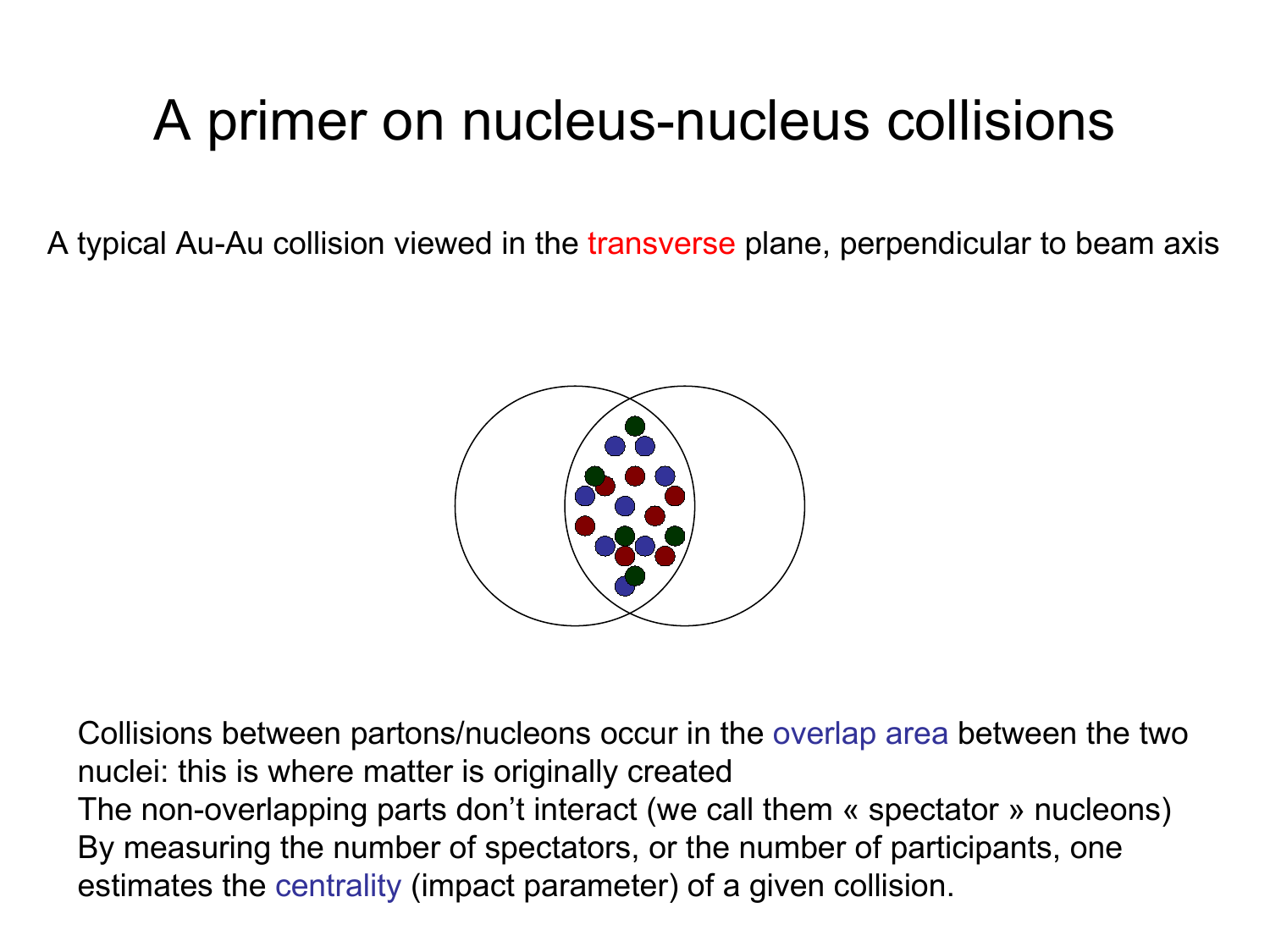## What are the directions of created particles?

Random parton-parton collisions occurring on scales << nuclear radius. No preferred direction in the production process. **Isotropic** azimuthal distribution

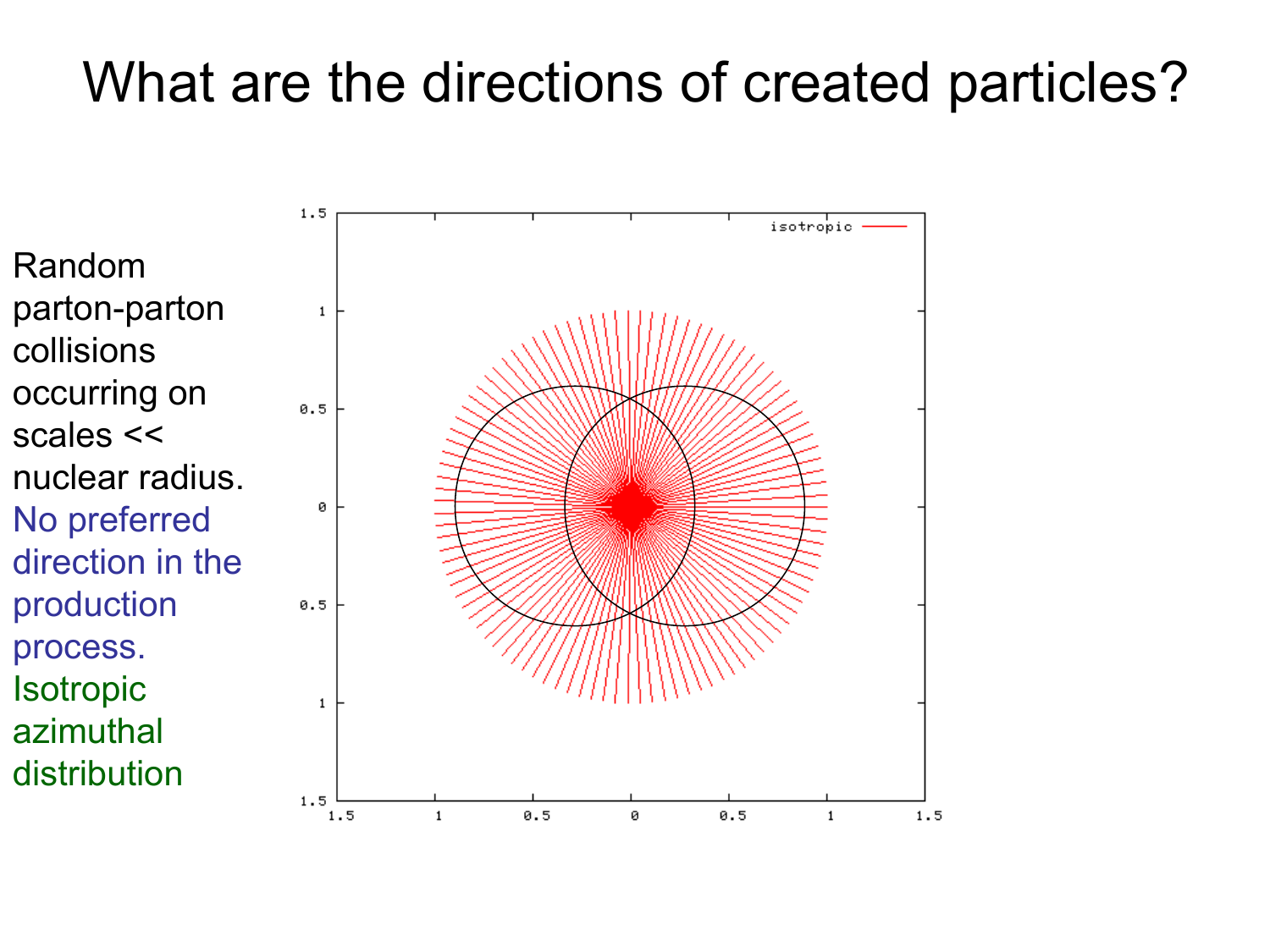#### What we see is:

Bar length = number of particles in the direction = Azimuthal (φ) distribution plotted in polar coordinates



We call this elliptic flow. We think it is created by pressure gradients in the overlap area

(for pions with transverse momentum  $\sim$  2 GeV/c)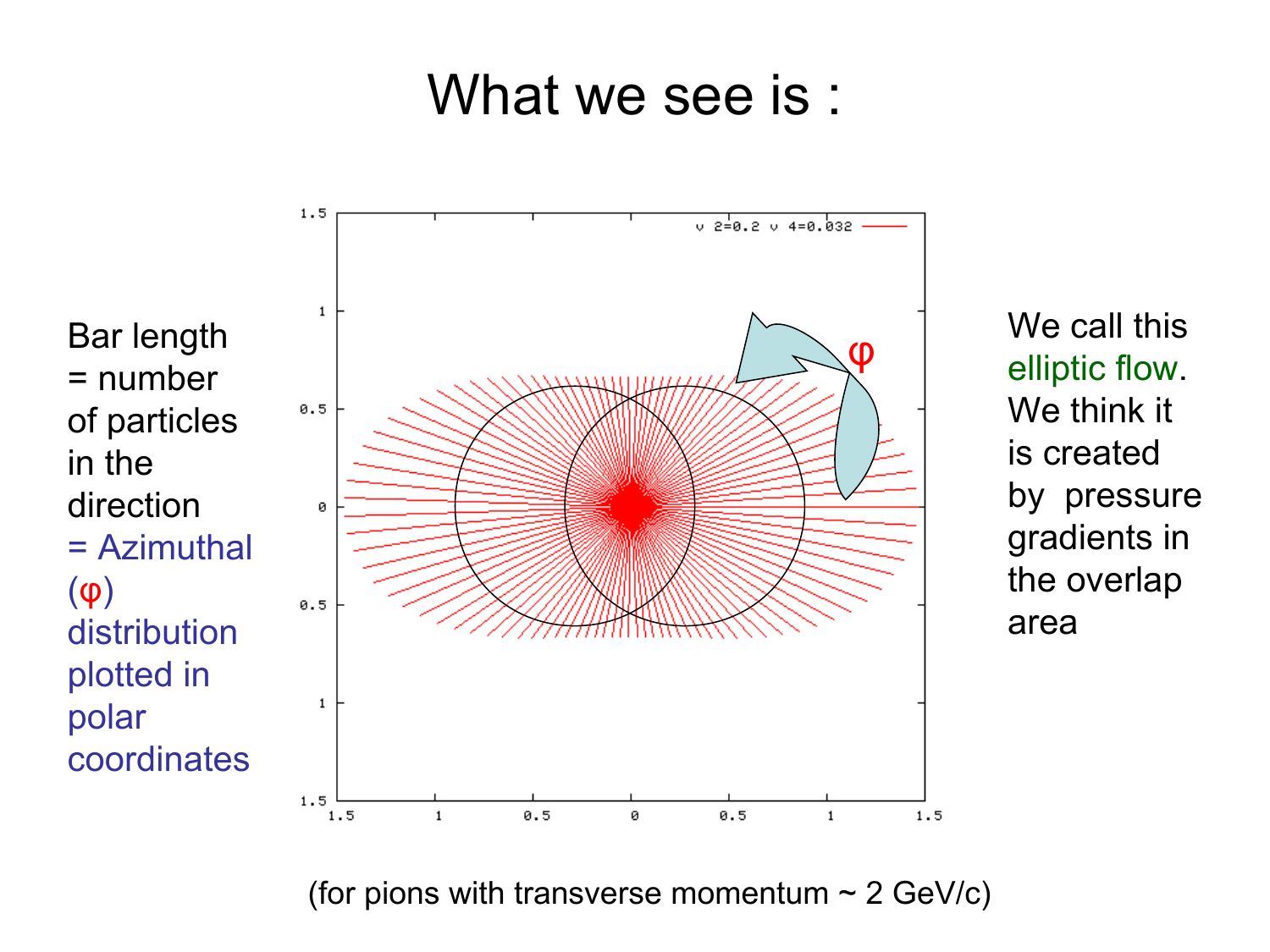## Anisotropic flow

Fourier series expansion of the azimuthal distribution: Using the  $\varphi \rightarrow -\varphi$  and  $\varphi \rightarrow \varphi + \pi$  symmetries of overlap area:

dN/d $\varphi$ =1+2v<sub>2</sub>cos(2 $\varphi$ )+2v<sub>4</sub>cos(4 $\varphi$ )+...

 $v<sub>2</sub>=<$ cos(2 $\varphi$ )> (<...> means average value) is elliptic flow  $v_4$ =<cos(4 $\varphi$ )> is a (much smaller) « higher harmonic » higher harmonics  $v_{\scriptscriptstyle{\theta}}$ , etc are 0 within experimental errors.

This talk really is about  $v_4$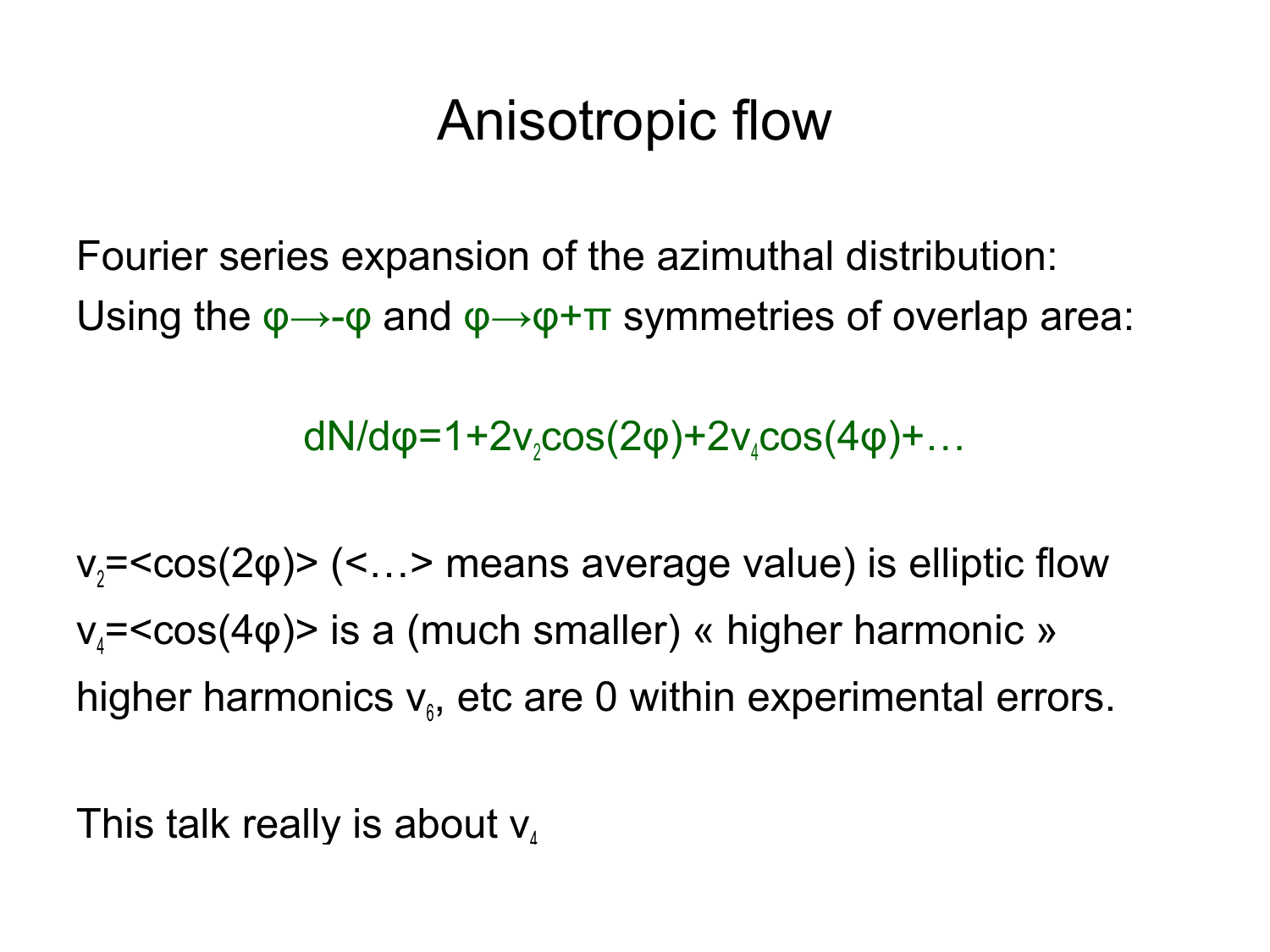## Azimuthal distribution without  $v_4$



The beauty is in the details!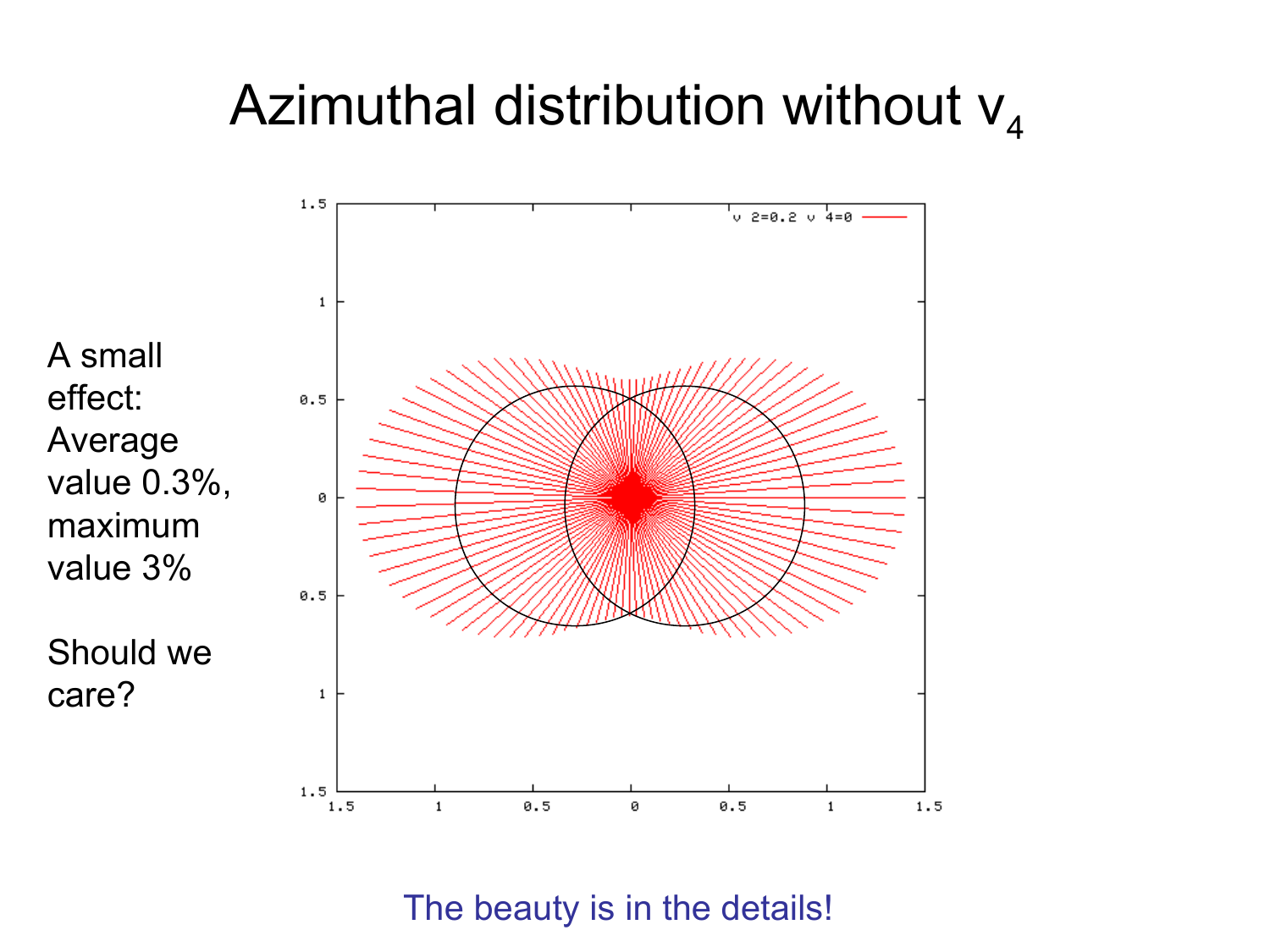## A primer on hydrodynamics

- Ideal gas (weakly-coupled particles) in global thermal equilibrium. The phase-space distribution is (Boltzmann)  $dN/d^{3}p d^{3}x = exp(-E/T)$ Isotropic!
- A fluid moving with velocity v is in (local) thermal equilibrium in its rest frame:

 $dN/d^{3}pd^{3}x = exp(-(E-p.v)/T)$ Not isotropic: Momenta parallel to v preferred

• At RHIC, the fluid velocity depends on φ: typically  $v(\phi)=v_0+2\epsilon \cos(2\phi)$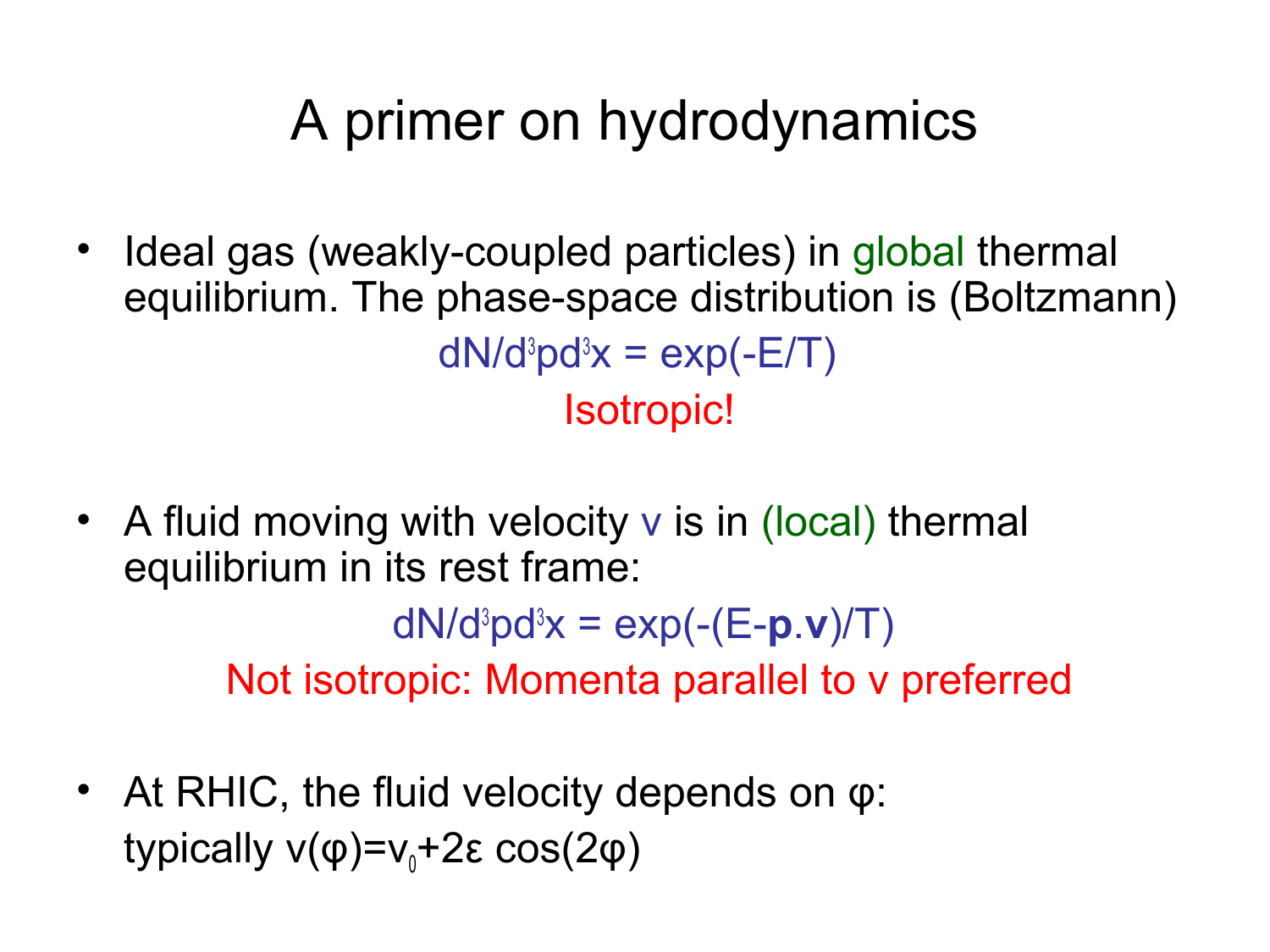## The simplicity of  $V_A$

- Within the approximation that particle momentum **p** and fluid velocity **v** are parallel (good for large momenta) dN/dφ=exp(2ε p cos(2φ)/T)
- Expanding to order  $\varepsilon$ , the cos( $2\varphi$ ) term is

 $v_2 = \epsilon$  p/T

• Expanding to order  $\varepsilon^2$ , the cos(4 $\varphi$ ) term is

 $V_4 = \frac{1}{2} (V_2)^2$ 

Hydrodynamics has a universal prediction for  $v_4/(v_2)^2$ ! Should be independent of equation of state, initial conditions, centrality, particle momentum and rapidity, particle type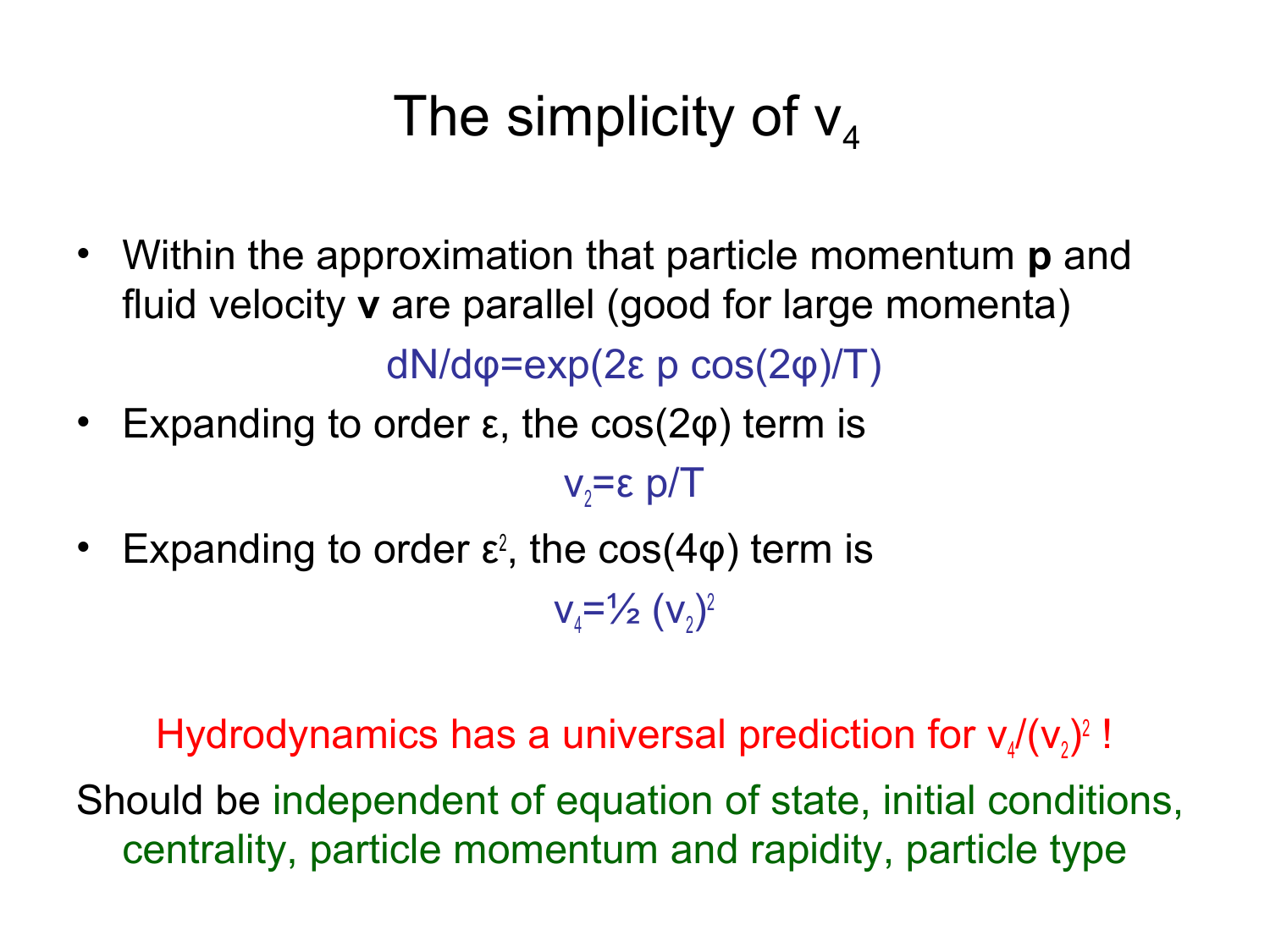## PHENIX results for  $V_4$



The ratio is independent of  $p_T$ , as predicted by hydro. But… the value is significantly larger than 0.5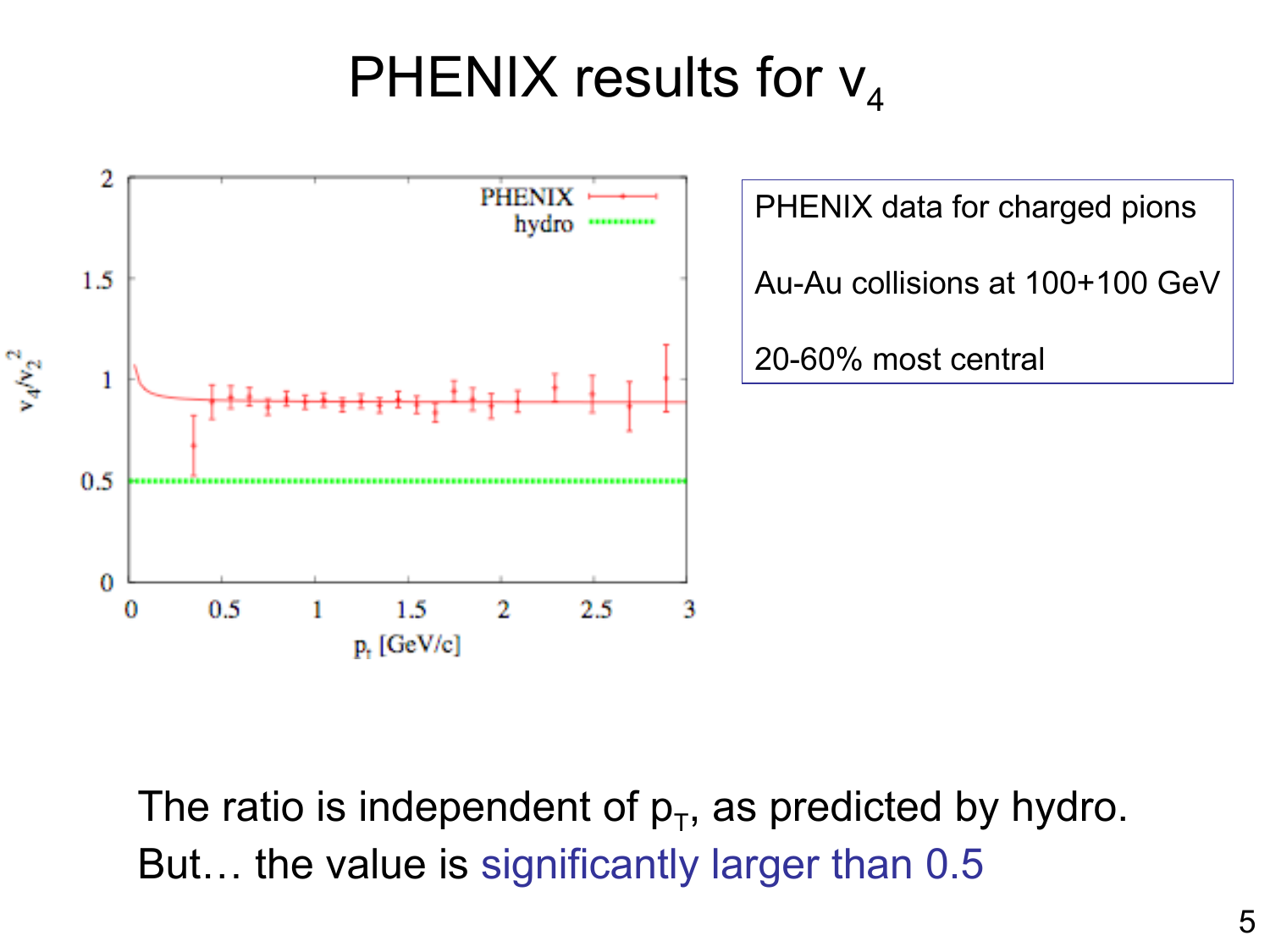#### More data : centrality dependence



Small discrepancy between STAR and PHENIX data 6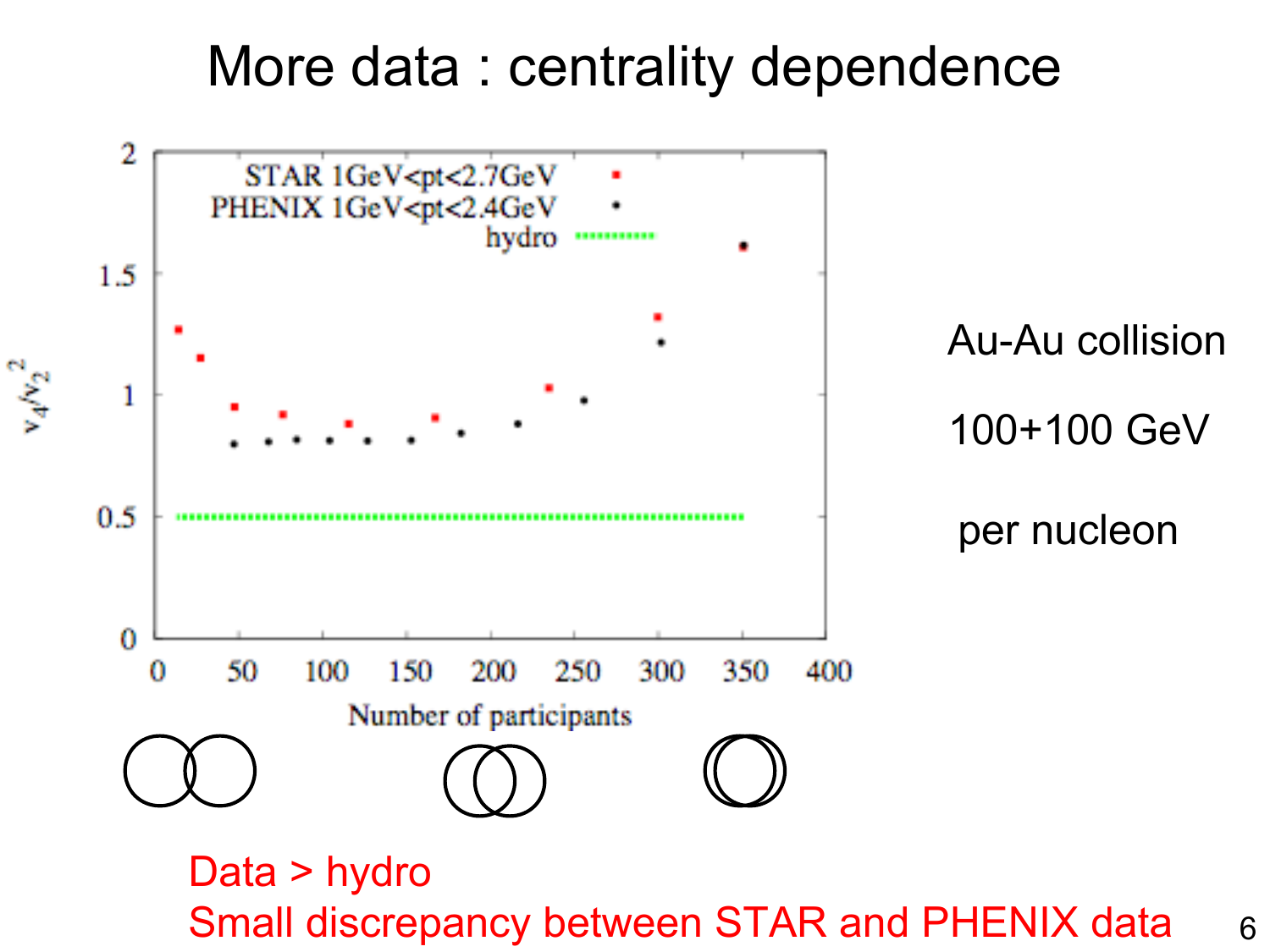## Estimating experimental errors



 $\mathsf{v}_{\mathsf{2}}$  and  $\mathsf{v}_{\mathsf{4}}$  are not measured directly but inferred from azimuthal correlations (more later on this). There are many sources of correlations (jets, resonance decays,…): this is the « nonflow » error which we can estimate (order of magnitude only)

Difference between STAR and PHENIX data compatible with non-flow error

How do we understand the discrepancy with hydrodynamics??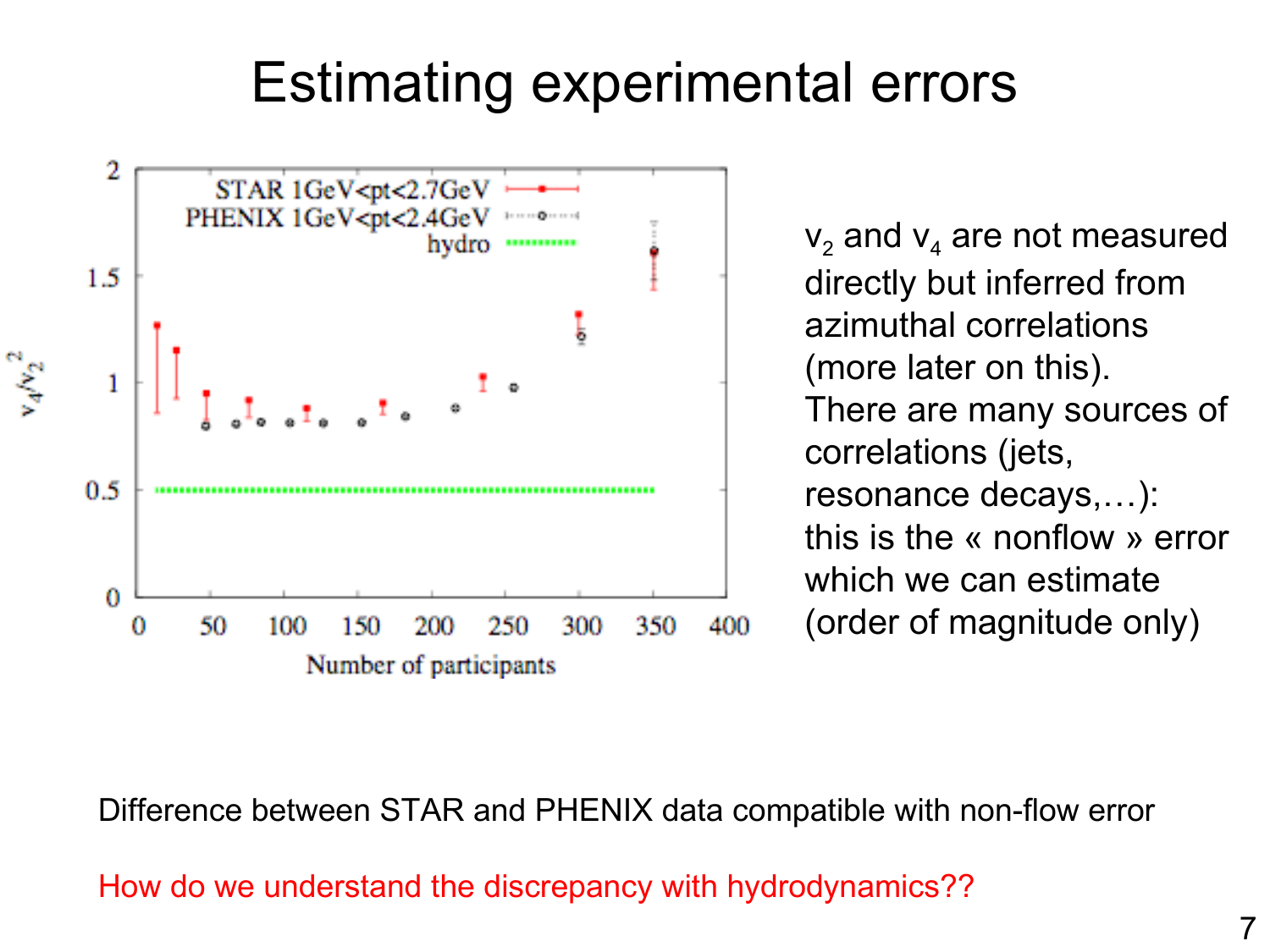## Eccentricity scaling

We understand elliptic flow as the consequence of the almond shape of the overlap area

It is therefore natural to expect that  $v_2$  scales like the eccentricity ε of the initial density profile, defined as :

(this is confirmed by numerical hydro calculations)



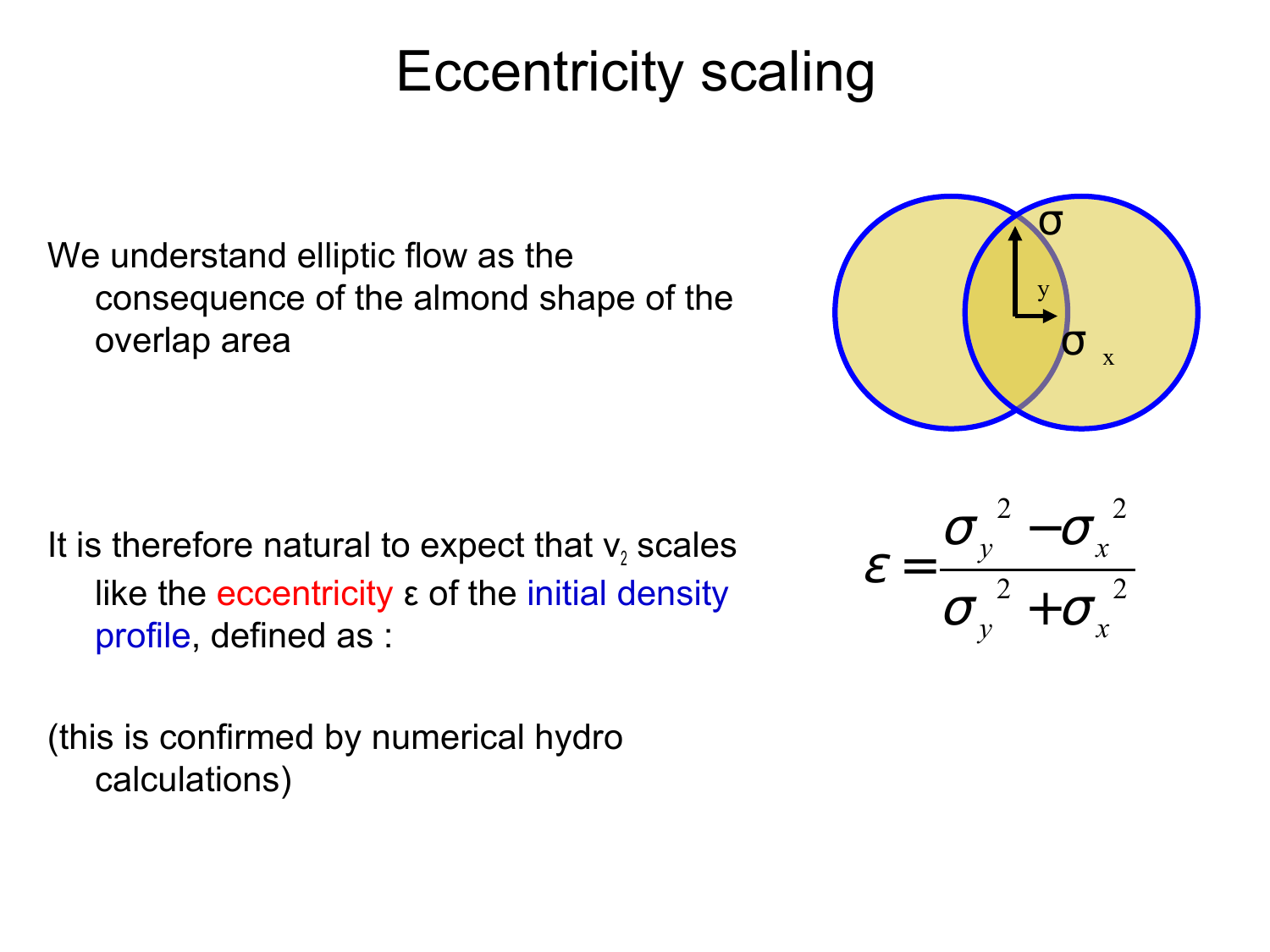### Eccentricity fluctuations



Depending on where the participant nucleons are located within the nucleus at the time of the collision, the actual shape of the overlap area may vary: the orientation and eccentricity of the ellipse defined by participants fluctuates.

Assuming that  $\mathsf{v}_{\mathsf{2}}$  scales like the eccentricity, eccentricity fluctuations translate into  $\mathsf{v}_{\mathsf{2}}$  (elliptic flow) fluctuations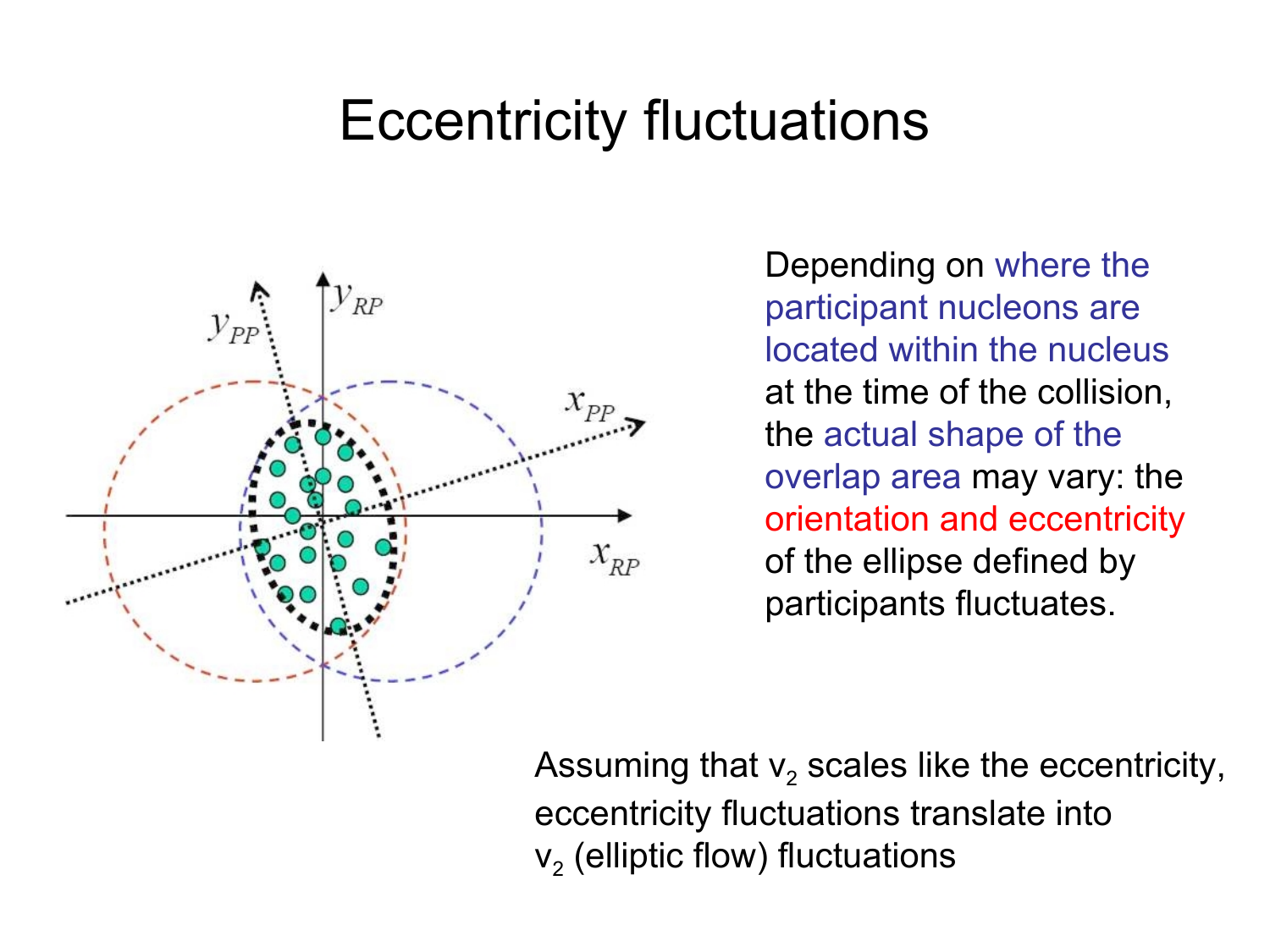## Why fluctuations change  $v_4/(v_2)^2$

The reference directions x and y are not known experimentally: thus  $v_2 = \cos(2\varphi)$  and  $v_4 = \cos(4\varphi)$  are not measured directly

 $\mathsf{v}_2$  from 2-particle correlations: <cos(2φ<sub>1</sub>-2φ<sub>2</sub>))>=<( $\mathsf{v}_2$ )<sup>2</sup>>  $v_4$  from 3-particle correlations:  $\langle cos(4\varphi_1-2\varphi_2-2\varphi_3)\rangle=\langle v_4(v_2)^2\rangle$ 

If  $v_2$  and  $v_4$  fluctuate, the measured  $v_4/(v_2)^2$  is really  $\langle v_4 \rangle$  ( $v_2$ )<sup>2</sup> $\rangle$ / $\langle v_2 \rangle$ <sup>2</sup> $\rangle$ <sup>2</sup>. Inserting the prediction from hydrodynamics,

 $[v_4/(v_2)^2]_{exp} = \frac{1}{2} < (v_2)^4 > / < (v_2)^2 >^2$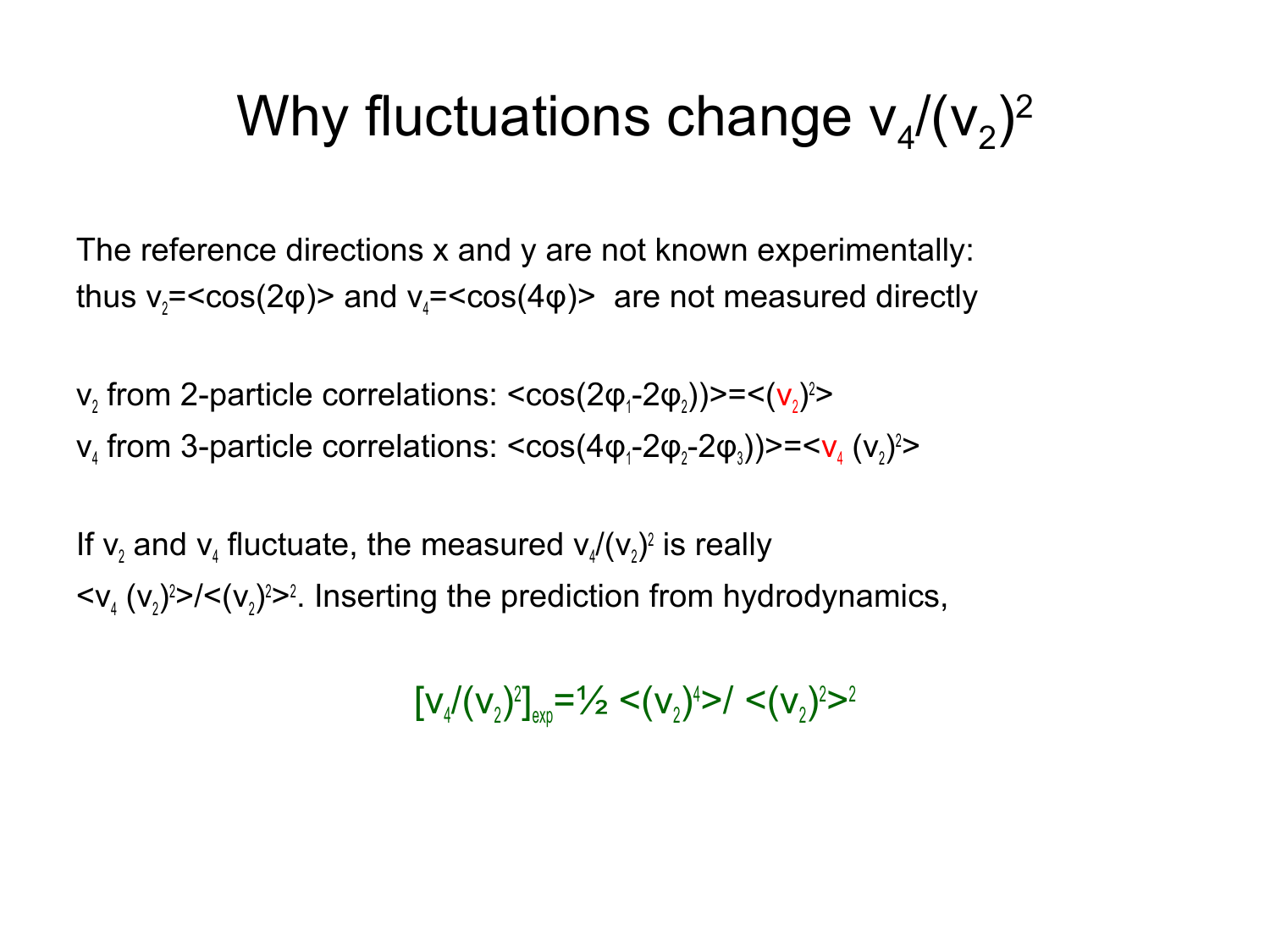### Data versus eccentricity fluctuations



Eccentricity fluctuations can be modelled using a Monte-Carlo program provided by the PHOBOS collaboration: Throw the dice for the positions of nucleons, with probability given by the nuclear density: No free parameter!

Fluctuations explain most of the discrepancy between data and hydro, except for central collisions which suggest  $\langle (v_2)^4 \rangle / \langle (v_2)^2 \rangle^2 = 3$ By symmetry,  $v_2$ =0 for central collisions, *except for fluctuations!*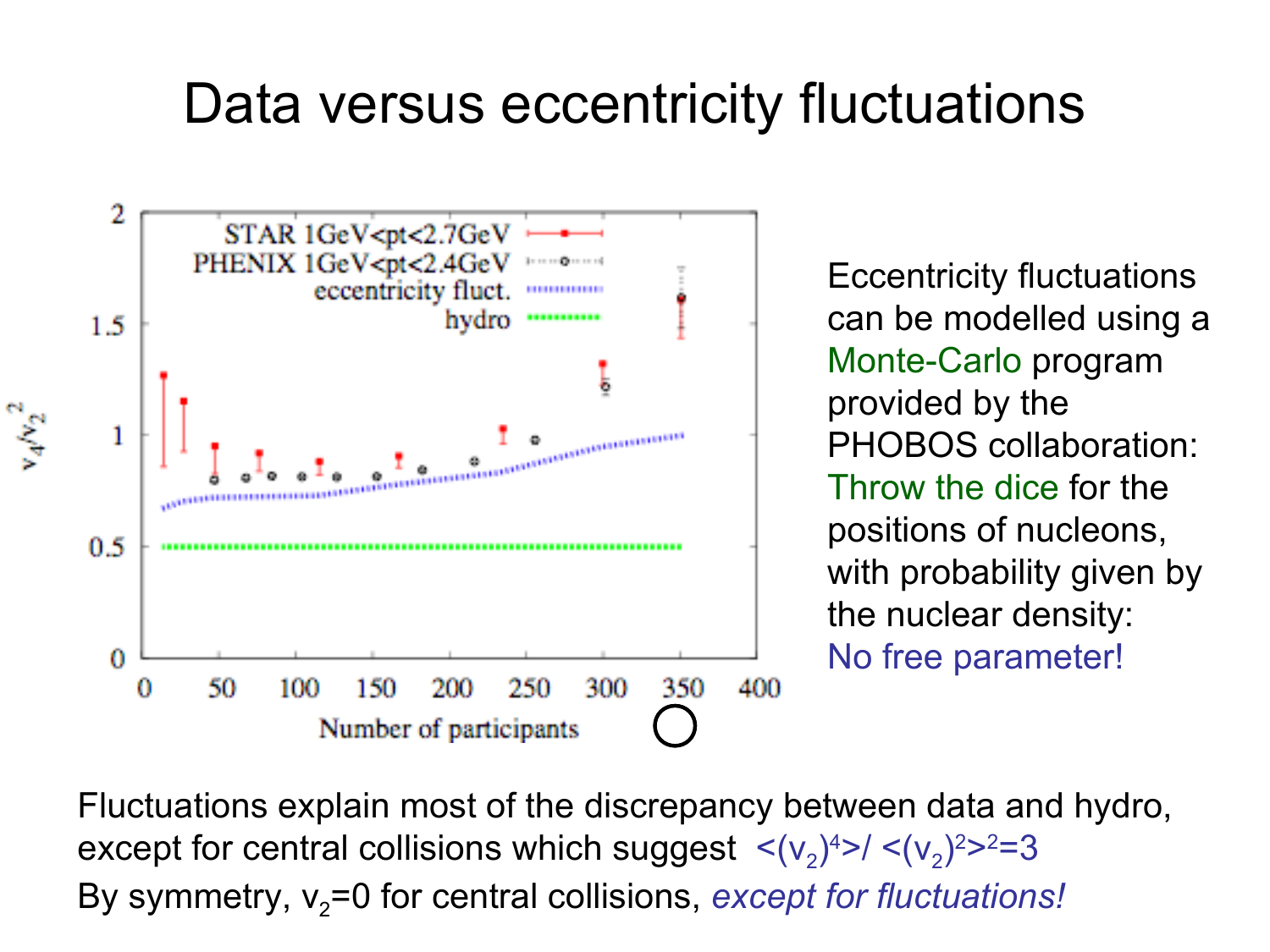## **Conclusions**

- The fourth harmonic,  $V_4$ , of the azimuthal distribution gives a further, independent indication that the matter produced at RHIC expands like a relativistic fluid
- We are colliding nuclei=complex quantum systems. We clearly see in the data large fluctuations which originate from the wavefunction of the colliding nuclei
- The (by now standard) model of eccentricity fluctuations fails for central collisions. We need a better understanding of fluctuations.